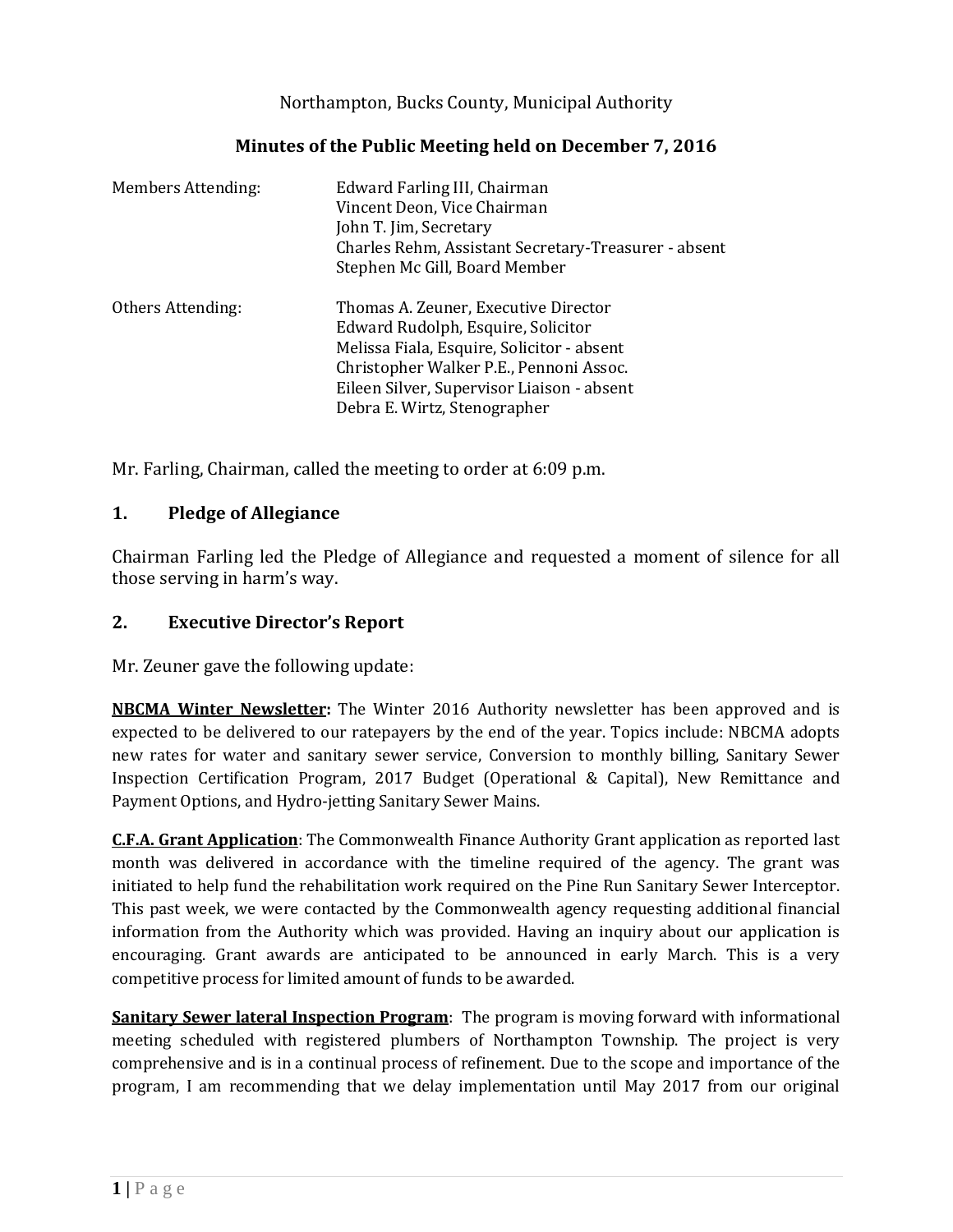timeframe of February 2017 as an anticipated implementation date. Solicitor Rudolph will now address the Board and present a Resolution to facilitate the amendment

A motion (Farling-McGill) made to amend to extend the initiation of the Sanitary Sewer Lateral Program to May 1, 2017 passed with 4 ayes.

*WHEREAS, On November 2, 2016 the Authority, by Resolution No. 2016-1170, adopted a Sewer Lateral Inspection Program by adding Article VII to its Rules, Rates, & Regulations ("Program"); and*

*WHEREAS, the Program was to go into effect on February 1, 2017; and,*

*WHEREAS, certain statutory changes have occurred and inspection procedural changes are anticipated that would modify certain features of the Program; and,*

*WHEREAS, the Authority Board desires to extend the effective date of the Program so as consider the aforementioned changes.*

*NOW THEREFORE BE IT RESOLVED that the Program effective date shall be extended from February 1, 2017 until May 1, 2017.*

**Sodium Hydrochloride Project (Conversion from Chlorine):** In late November we opened public bid for the Sodium Hydrochloride Project. Bids received were higher than we had originally budgeted or anticipated. Due to the compressed timeline between bid opening and this Board meeting this is not an agenda item at this meeting. It is currently scheduled Board consideration at the January 4, 2017 public meeting.

**January Reorganization Meeting:** The Authorities annual reorganization meeting is scheduled for Wednesday, January 4, 2017 at 7:30 PM. In addition to the extended list of appointments to be made, it is anticipated that minimal new items with be placed on the agenda other than those noted above.

## **3. Citizens' Concerns**

Tony Patti, 485 Middle Holland Road expressed concerns regarding notifications of impacted residents when hydro-jetting of sewer lines is being done.

# **4. Approval of the Minutes of November 2, 2016**

A motion (Jim-McGill) made to approve the Minutes of November 2, 2016 passed with 4 ayes.

# **5. Check Requisitions / Accounts Payable**

A motion (Jim-Deon) adopting a resolution to approve **Revenue Fund Requisition No. 2097** dated November 16, 2016 in the amount of \$174,170.00 passed with 4 ayes.

The major items paid under Requisition No. 2097 are as follows: Eurofins QC - \$1,219.80; Exeter Supply Co. Inc. - \$3,025.11; Gran Turk Equipment - \$2,934.46; HD Supply - \$1,036.16; Link Computer Corp. - \$3,362.00; LookFirst Technology - \$2,230.34; Link Computer Corp. - \$3,362.00; Manko, Gold, Katcher & Fox LLP - \$17,310.95; PECO -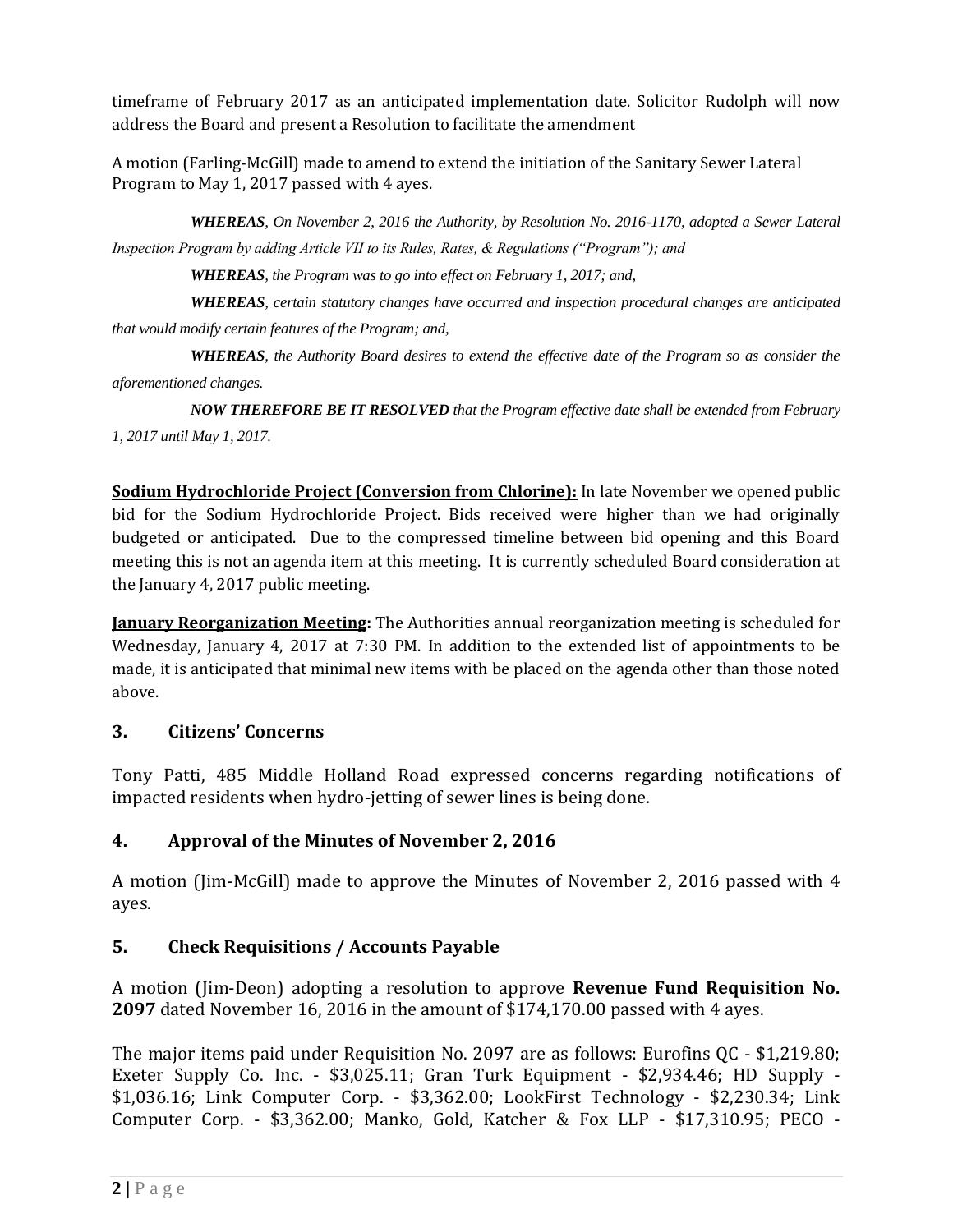\$1,906.05; Pennoni Associates - \$40,892.39; Teamsters Health and Welfare Fund - \$17,838.72; US Postal Service - \$5,000.00; USA Blue Book - \$1,475.69 and \$70,000.00 for payroll.

A motion (Jim-Deon) adopting a resolution to approve **Revenue Fund Requisition No. 2098** dated November 30, 2016 in the amount of \$730,722.63 passed with 4 ayes.

The major items paid under Requisition No. 2098 are as follows: BCWSA – Water - \$179,767.52; Corrpro - \$3,570.00; Evoqua Water Tech. - \$3,800.14; First National Bank of Newtown - \$421,597.87; Gran Turk Equipment - \$1,345.37; Guardian - \$3,917.54; Herbert, Rowland & Grubic, Inc. \$1,239.88; Independence Blue Cross - \$10,416.13; JH Shanahan - \$1,200.00; Line Systems Inc. - \$1,130.08; Manko, Gold, Katcher & Fox LLP - \$11,120.31; PECO - \$11,531.41; RIO Supply - \$4,500.00; and \$70,000.00 for payroll.

A motion (Jim-Deon) adopting a resolution to approve **Revenue Fund Requisition No. 2099** dated December 7, 2016 in the amount of \$66,358.74 passed with 4 ayes.

The major items paid under Requisition No. 2099 are as follows: Commonwealth of PA - \$3,000.00; Ebert Engineering Inc. - \$3,338.62; Eurofins QC - \$1,147.00; JH Shanahan - \$1,200.00; Link Computer Corp. - \$3,362.00; PECO - \$3,833.68; Rudolph Clarke LLC - \$29,160.00; Teamsters Health and Welfare Fund - \$17,838.72.

## **6. Meeting Schedule for 2017**

A motion (Deon-Jim) made to approve the meeting schedule for 2017 identified as Exhibit "A" and authorize the administration to advertise and post the schedule on the Authority website passed with 4 ayes.

## **7. Purchase - Plow**

A motion (Farling-Jim) made to approve the purchase of one (1) Fisher Commercial Plow from Earthborne Trucks and Equipment accordance with their quote dated October 19, 2016, for a total purchase price of \$6,612.00 passed with 4 ayes.

#### **8. Purchase – Salt Spreader**

A motion (McGill-Jim) made to approve the purchase of one (1) Salt Spreader from Earthborne Truck and Equipment in accordance with their quote dated August 29, 2016, for a total purchase price of \$4,900.00 passed with 4 ayes.

## **9. Purchase – Switch for Wood Pump Station - Emergency Generator**

A motion (Jim-McGill) made to approve the purchase of one (1) Kohler Automatic Transfer Switch from Emergency Generator Repair Co. of Perkasie PA in accordance with their quote dated September 26, 2016, for a total purchase price of \$7,575.00 passed with 4 ayes.